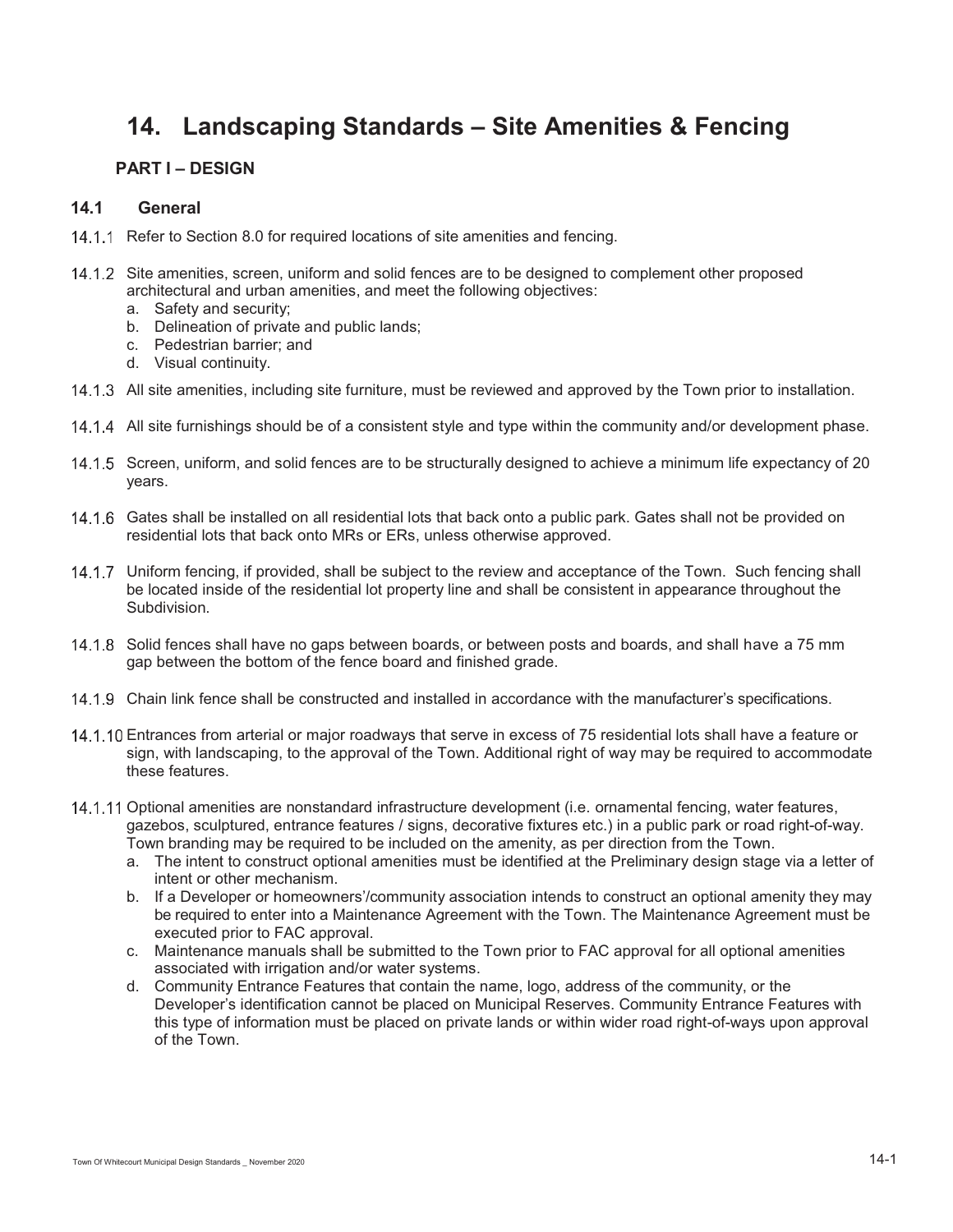# **14.2 Minimum Setback Requirements**

14.2.1 Site amenities shall be spaced from infrastructure in accordance with the minimum setbacks provided in the following table, unless otherwise specified:

| <b>Infrastructure Designation</b> | <b>Setback Distance</b>     |
|-----------------------------------|-----------------------------|
| <b>Benches</b>                    | 1.0 m from back of walkway  |
| <b>Trash Receptacles</b>          | 250 mm from back of walkway |

#### **PART II – GENERAL**

#### **14.3 Examination**

- 14.3.1 Report to the Town, in writing, any conditions or defects encountered on the site before or during any construction upon which the work of this section depends and which may adversely affect its performance.
- 14.3.2 Do not commence work until those conditions or defects have been investigated and corrected.
- Commencement of work shall imply acceptance of existing surfaces and conditions and no claims for damages or extras resulting from such conditions or defects will be accepted later, except in cases where such conditions could not have been known prior to commencing work.

#### **14.4 Product Delivery, Storage, and Handling**

- 14.4.1 During transportation, protect site amenities and fencing materials from damage and weathering.
- On delivery, store all materials off the ground and protect from adverse conditions to prevent deterioration, damage or impairment of the structure.
- 14.4.3 Handle site furnishings carefully to prevent paint damage or breaking.
- 14.4.4 Follow manufacturer's delivery, storage, and handling instructions.

### **14.5 Substitution**

14.5.1 All requests for substitutions shall be vetted through the Consultant responsible for preparing the contract drawings. Such requests shall be forwarded to the Town for approval prior to installation.

## **14.6 Inspection**

- 14.6.1 The Town will inspect all site amenity and fence installations.
- 14.6.2 Prior to the commencement of installation, all materials may be inspected at the discretion of the Town. Previous approval will not impair the right of the Town during the course of construction to reject amenities which have been damaged or which, in any way, does not conform to the specifications.
- 14.6.3 Give timely notice, in writing, to the Town when materials are available for inspection.
- 14.6.4 Remove all rejected materials from site immediately.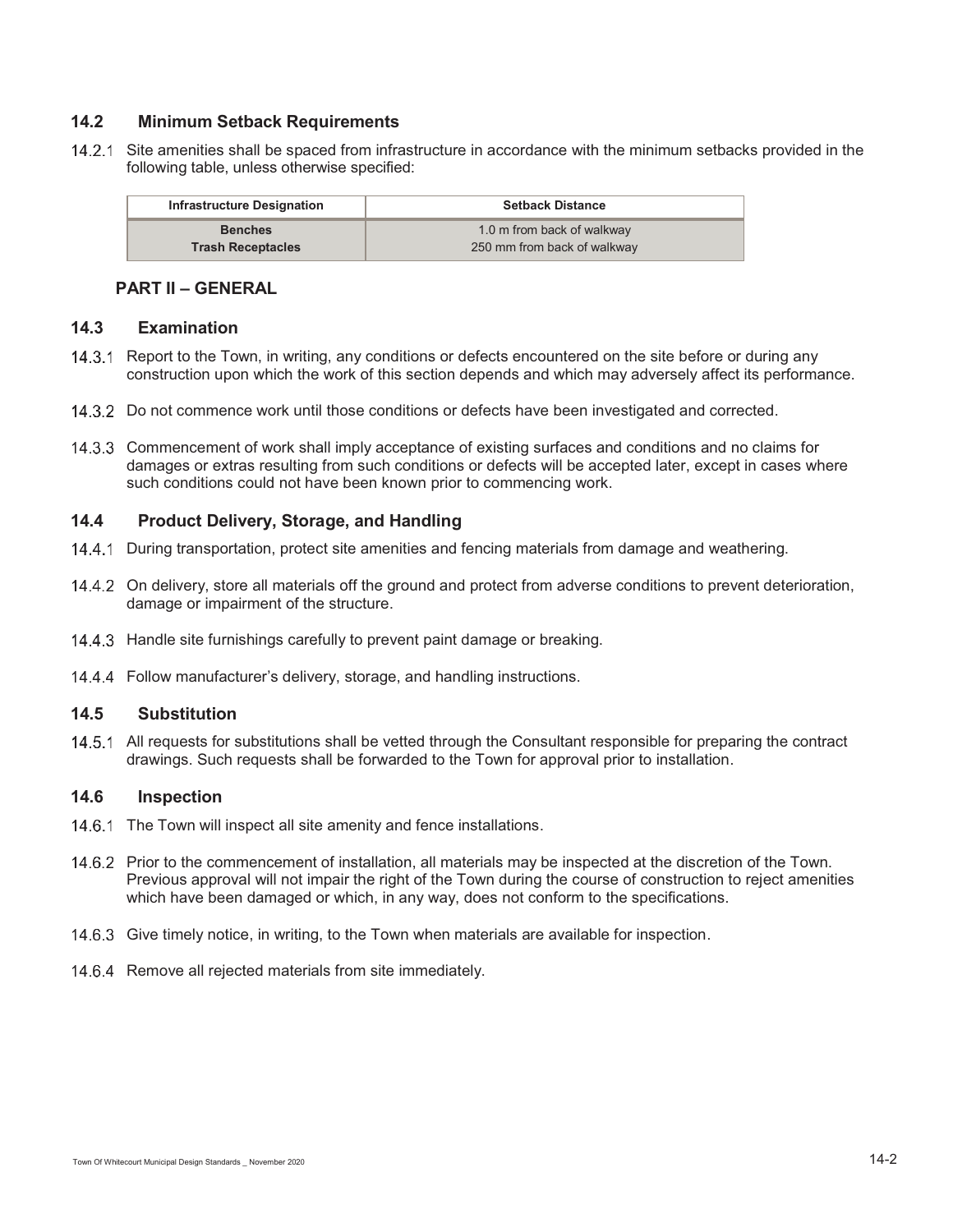# **PART III - PRODUCTS**

#### **14.7 General**

14.7.1 Site amenities shall conform to Town's standards.

## **14.8 Benches**

- 14.8.1 All bench styles and material are subject to the approval of the Town prior to installation.
- Wabash Valley CN420(D) or CN425(P) diamond pattern, Plastisol coating complete with black powdercoat finish, unless otherwise specified

#### **14.9 Waste Receptacles**

- 14.9.1 All waste receptacle styles and material are subject to the approval of the Town prior to installation.
- Wabash Valley LR300P diamond pattern, Plastisol coating complete with black powdercoat finish, unless otherwise specified.

#### **14.10 Picnic Tables**

- 14.10.1 All picnic table styles and material are subject to the approval of the Town prior to installation.
- 14.10.2 Wabash Valley SG106(P) diamond pattern, Plastisol coating complete with black powdercoat finish, unless otherwise specified.

#### **14.11 Bollards**

- 14.11.1 All bollard styles and material are subject to the approval of the Town prior to installation.
- 14.11.2 Bollards shall be installed by developer in open spaces such that Public Parks, PUL's, MR's or SWMF's are protected from unauthorized public access by vehicles.

## **14.12 Amenities**

14.12.1 All optional amenities are subject to the approval of the Town prior to installation.

# **PART IV – EXECUTION**

#### **14.13 Site Amenities**

14.13.1 1 All site amenities to be installed in accordance with the approved Engineering Drawings and the manufacturers' instruction.

## **14.14 Fencing**

- 14.14.1 All fencing to be installed in accordance with the approved Engineered Drawings and manufacturer's instructions.
- 14.14.2 Gates may be required at Pathway and Trail head entrances to the satisfaction of the Town.

#### 14.14.3 Wood Fences

- a. Posts will be rejected when structural integrity is compromised, or when the following conditions apply:
	- i. Cracks are 50% of the depth of the post in the face it occurs;
	- ii. Cracks exceed 25% of the width of the post on the face it occurs, or are wider than 12 mm; or if
	- iii. Mechanical damage is evident.